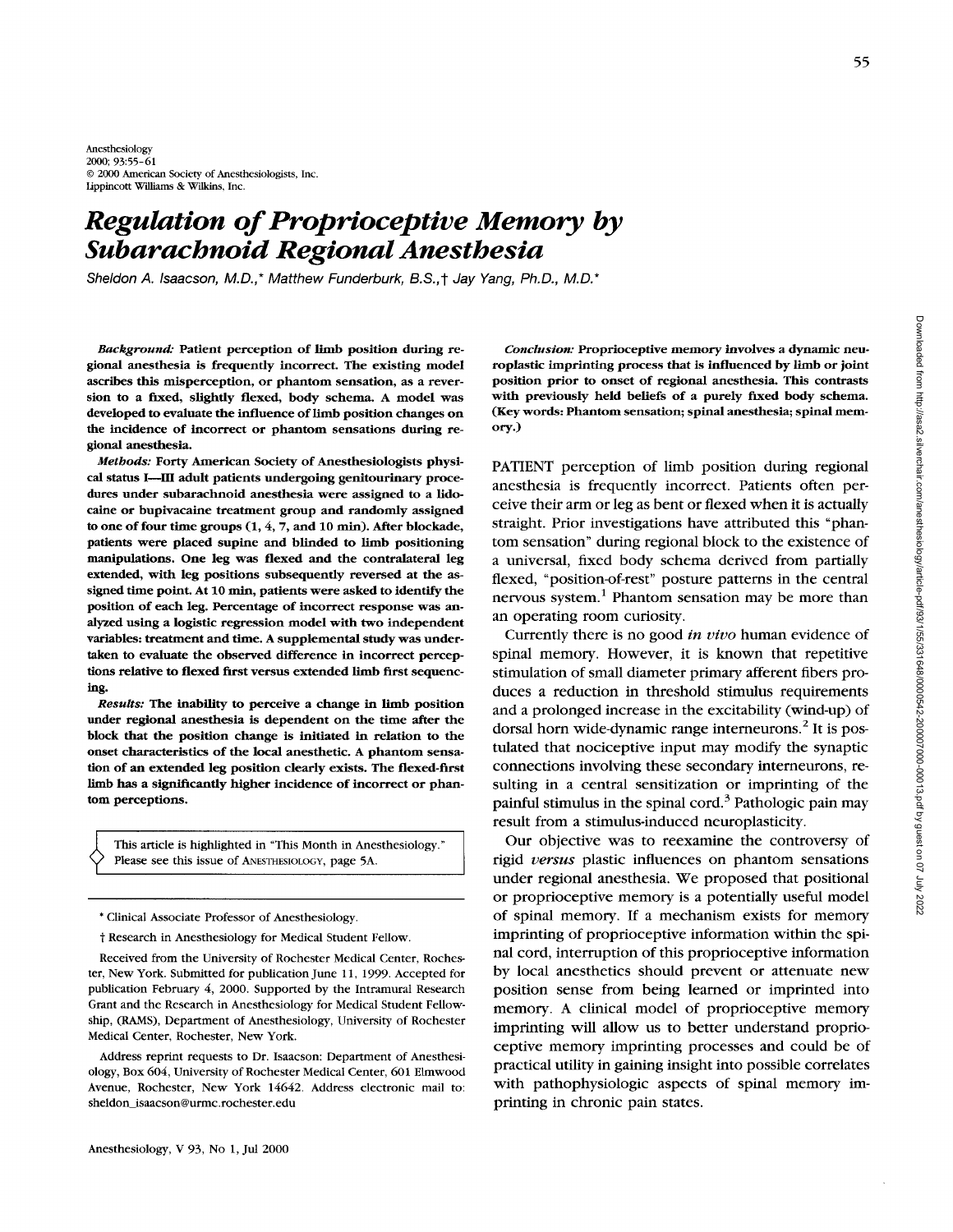## **Methods**

## *Study Protocol*

The Research Subject Review Board of the University of Rochester Medical Center approved this study, and informed consent was obtained from all patients. All American Society of Anesthesiologists physical status **1-111** adult patients presenting for elective genitourinary procedures of less than 2-hr duration and agreeable to subarachnoid anesthesia were prospectively considered for recruitment to the study. Exclusion criteria included patients with lower extremity injury, neurologic deficit, or documented peripheral polyneuropathy consistent with a proprioception deficit. Patients unable to flex either knee at least 90 degrees were excluded. Patients in whom the subarachnoid block failed to achieve a bilateral T10 sensory level to pinprick within 10 min or provide adequate anesthesia for surgery were excluded.

Patients were placed in the sitting position with their legs resting comfortably on a stool and given a singledose subarachnoid injection using standard techniques. Study participants with procedures scheduled for 1 h or less were placed in group **I** and received plain lidocaine (1.5 ml of 5% lidocaine in 7.5% dextrose). Study participants with procedures scheduled for longer than 1 h were placed in group **11** and received plain bupivacaine (1.5 ml of 0.75% bupivacaine in 7.5% dextrose). Patients in each group were then randomized to one of four time groups, at 1, *4,* 7, and 10 min.

Preoperative medication was limited to a maximum of 2 mg of intravenous midazolam. After administration of the subarachnoid block, patients were immediately placed in the supine position and an opaque screen (a white linen bed sheet clipped to adjacent **IV** poles) was attached in front of the patients so they could not see their legs. Patients' arms were flexed at the elbow and placed on their chests. The leg flexed first was assigned as the ipsilateral limb. For logistic reasons, the study assigned the dominant leg (as reported by patient hand dominance) to the flexed-first ipsilateral limb. The ipsilateral leg was flexed *90* degrees or greater at the knee, and the contralateral, nondominant leg was completely extended. This position was maintained for 1, *4, 7,* or 10 min, depending on the patient's assigned time group. At the designated time point, the original patient leg positions were simultaneously switched by repositioning the flexed knee to extended and the extended knee to flexed. Patients were maintained in this position until the completion of questioning.

Downloaded from http://asa2.silverchair.com/anesthesiology/article-pdf/93/1/55/331648/0000642-200007000-00013.pdf by guest on 07 July 2022 Downloaded from http://asa2.silverchair.com/anesthesiology/article-pdf/93/1/55/331648/0000542-200007000-00013.pdf by guest on 07 July 2022

Dermatomal level of sensory deficit to pinprick was assessed to determine the extent of blockade. Sensory testing to pinprick was confined to the torso and undertaken by the operating room anesthesiology team. Sensory testing occurred at least at time of position change and at 10 min after injection for each group—therefore, at least once at 10 min for the 10-min time group. Testing was used both for block level assessment and as a distraction to the patient while limbs were repositioned to minimize any movement cues. After the 10-min sensory level assessment, patients were asked to state their home phone number as a cursory mental status check. Patients were then read a scripted question that asked whether they perceived each knee as either bent or straight. Patients were told there was no "in-between'' answer; the response of the patient regarding perception of limb position was limited to bent or straight. An independent research nurse assistant recorded participant responses as a binary variable of correct or incorrect. Final assessment of sensory level and scripted questioning **took less** than **1** min to complete.

**A** supplemental study was undertaken to evaluate the influence of dominance on the incidence of incorrect or phantom perceptions between the originally flexed ipsilateral and originally extended contralateral limbs. **A** supplementary group consisting of the next five enrolled patients was matched to the five participants in the time and treatment subgroup of the primary study with the greatest difference in incidence of incorrect perceptions between the ipsilateral and contralateral limbs, the lidocaine 4-min group. Study protocol was maintained, except limb assignments relative to dominance were reversed. The originally flexed ipsilateral limb was now assigned to the nondominant leg, and the contralateral originally extended limb was assigned to the dominant leg.

#### *Statistical Methods*

Statistical analysis required measuring data by proportions or number of observations in two categories: incorrect and correct. Power analysis determined that a sample size of  $n = 5$  would allow detection of a 75% difference in proportions for a given variable set, *i.e.,* a particular treatment at a particular time point between groups I and II  $(\alpha = 0.05, \text{ power} = 0.8, \text{Sigmastat, SPSS})$ Chicago, **1L).** 

The relation among the dependent variable, incidence of incorrect perception, and the independent variables of time and treatment were determined by logistic regression analysis. The incidence of incorrect perception (phantom sensation) in each leg was the dependent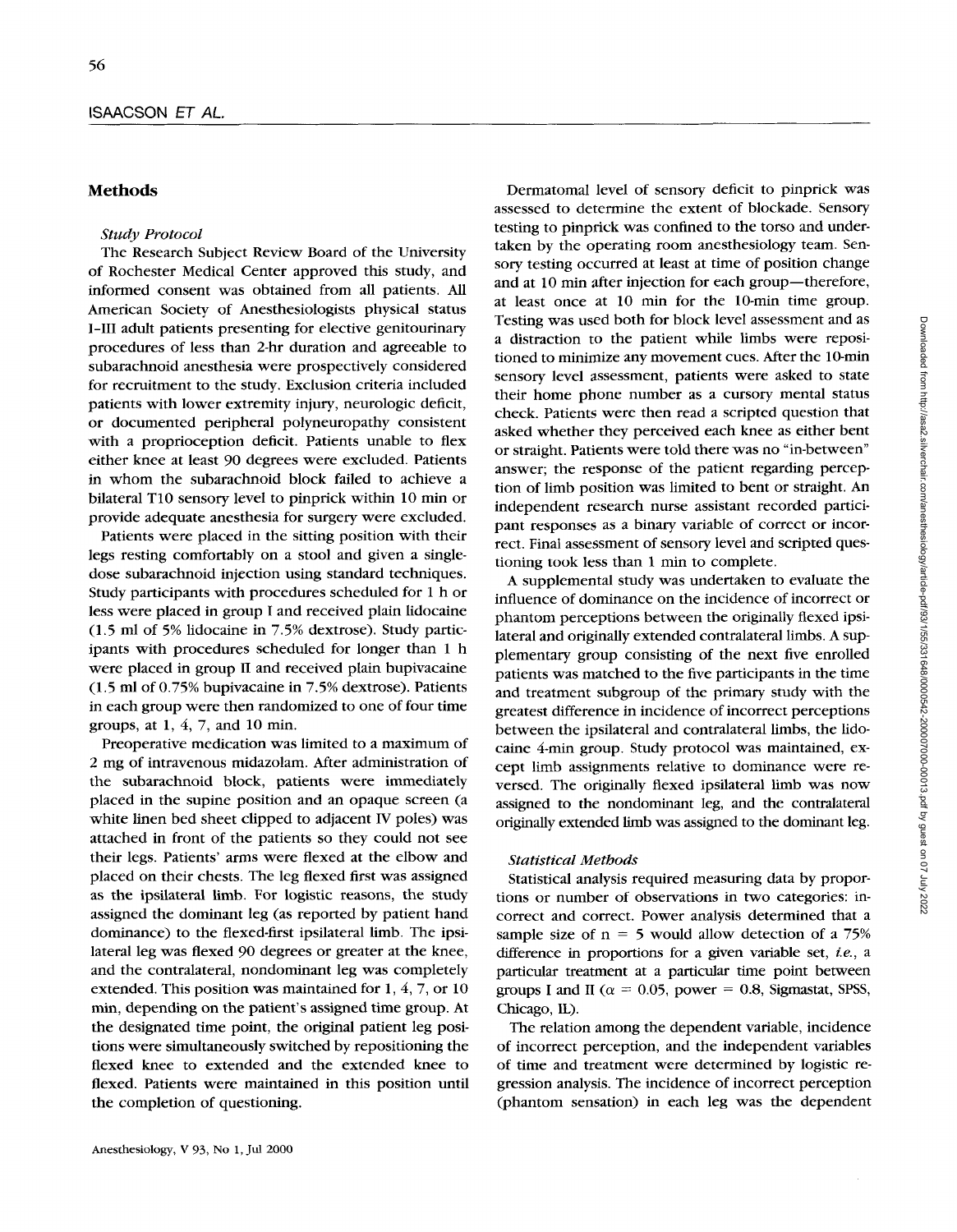| Variables   | Lidocaine Group |          | Bupivacaine Group |           |
|-------------|-----------------|----------|-------------------|-----------|
|             | Mean $\pm$ SD   | Range    | Mean $\pm$ SD     | Range     |
| Age (yr)    | $51 \pm 19$     | 19-89    | $53 \pm 15$       | $27 - 82$ |
| Gender      | 13 men, 7 women |          | 13 men, 7 women   |           |
| Weight (kg) | $87 \pm 14$     | 65.3-118 | $97 \pm 24$       | 58-162    |
| Height (cm) | $171 \pm 11$    | 155-198  | $169 \pm 10$      | 163-196   |
| ASA status  | 6               |          | 3                 |           |
|             | 13<br>Ш         |          | Ш<br>14           |           |
|             | Ш               |          | Ш<br>3            |           |

**Table 1. Subiect Demographic Variables** 

**ASA** = American Society of Anesthesiologists.

response variable. Let  $p_i$  be the probability that the response of subject j was incorrect. Logistic regression<sup>4</sup> models the dependency of  $p_i$  on the independent explanatory variables treatment (TRT; two level factor:  $0 =$ bupivacaine and  $1 =$  lidocaine) and time from the block to change of the leg position **(TIME;** four level factor: **1,**  *4, 7,* and 10) through the relation:

$$
log(\rho j/1 - \rho j) = \alpha + \beta^* TRTj + \gamma^* TIMEj \qquad (1)
$$

where  $\alpha$ ,  $\beta$ , and  $\gamma$  are parameters relating to unknown, treatment, and time, respectively. Parameter estimation of this logistic regression model using the maximum likelihood method was accomplished using LogXact (Cytel Software, Cambridge, MA). The statistical significance and testing of the hypothesis that the estimated parameters are significantly different from 0 was based on the conditional scores test.

Testing that a subject's incidence of incorrect perception on the ipsilateral leg equals the same subject's incidence on the contralateral leg was performed by the McNemar test of a *2-X-2* contingency table. Testing to compare the distribution of incorrect or phantom observations while controlling for either dominance or limb position was undertaken by Fisher exact testing of *2-X-2*  contingency tables.

## **Results**

Forty-one American Society of Anesthesiologists physical status 1-111 adult patients undergoing elective genitourinary surgical procedures under subarachnoid block were enrolled. One patient was dropped from the study due to inadequate surgical anesthesia from the subarachnoid block. Data are presented for *40* patients, *20* patients in each treatment group, five patients randomized to each of the four time points. There was no difference in subject demographics between the two treatment groups (table 1). All patients had a sensory level of T10 or higher bilaterally when questioned about leg position 10 min after injection. No patient received more than *2*  mg of midazolam for preoperative medication, and all patients correctly reported their home phone number when asked prior to leg position questioning.

The results are presented in figures 1 and *2,* which are plots of incidence of incorrect answers (in percentage) *versus* time after administration of the subarachnoid block for lidocaine (crosses) and bupivacaine (circles) for the initially flexed ipsilateral and initially extended contralateral legs, respectively. The lines are the best logistic regression models fit for the two treatment groups. The inability to perceive a change in leg position is dependent on the time after the spinal block that the position change is initiated relative to the onset time of the local anesthetic used. This occurs for both the ipsilateral initially flexed  $(P = 0.024)$  and contralateral initially extended  $(P = 0.023)$  legs. With the ipsilateral leg, *60%* of patients in the lidocaine group incorrectly identified limb position at 1 min after the initiation of the subarachnoid block. Essentially all lidocaine subjects were unable to identify the correct, repositioned, straight ipsilateral limb position at time points of more than *4* min. This suggests that lidocaine can block most proprioceptive information within that time period, and any subsequent limb position change *4* min after onset will not be appreciated. **A** flexed extremity after the block is fixed was perceived as such even after subsequent repositioning during the block. This observation is consistent with classic phantom sensation experience under regional anesthesia. This time-related block of proprioception also occurs with bupivacaine, but with a slower onset consistent with bupivacaine's slower onset time *versus* that of lidocaine. **At** the 10-min time point, 20% of bupivacaine subjects can correctly perceive the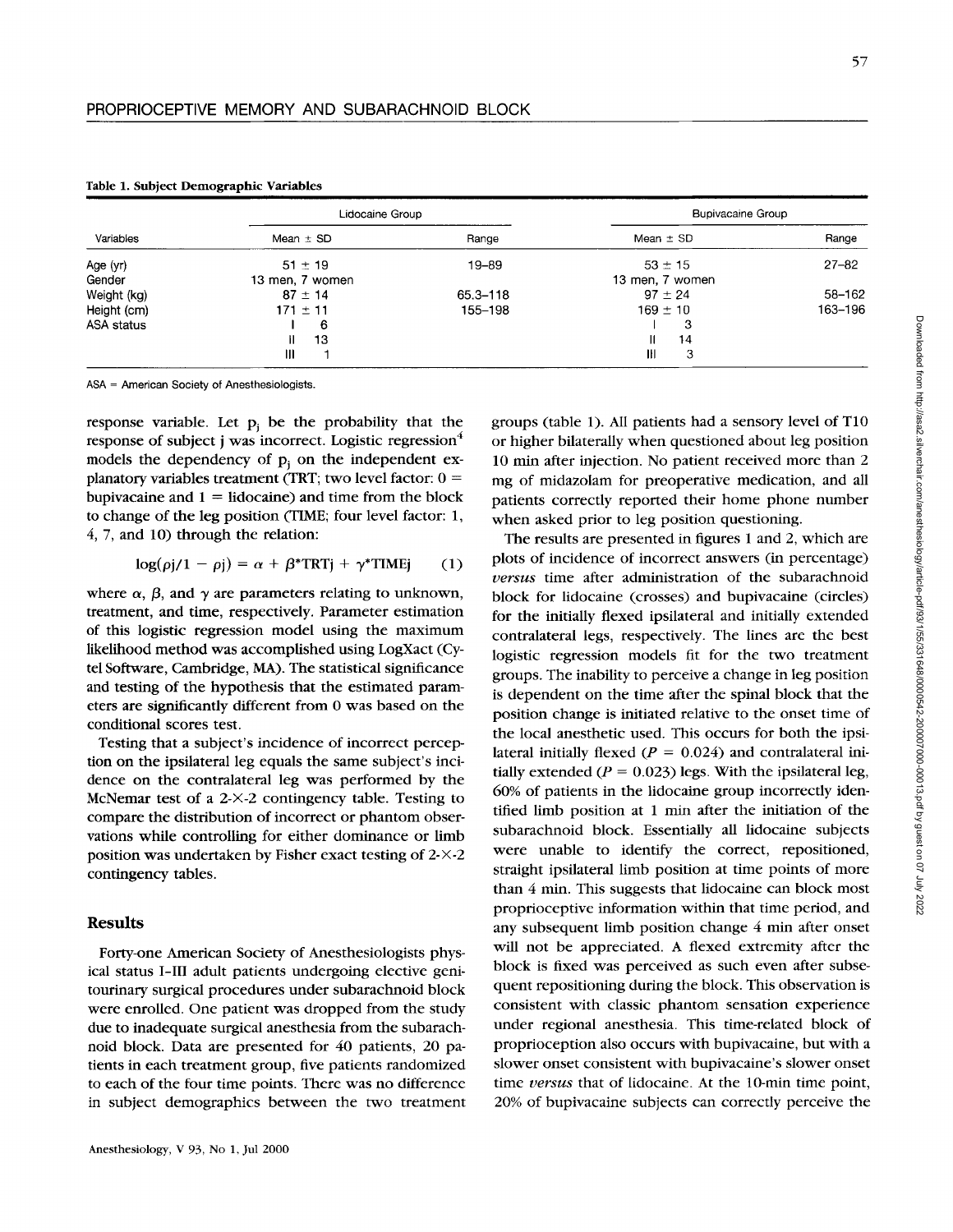

Fig. 1. Incidence of incorrect ipsilateral leg perception. Percentage of incorrect answers *(Le.,* leg is bent) plotted against the time at which the initially bent leg was straightened. Crosses indicate the **li**docaine group and circles indicate the bupivacaine group. The lines are the bestfitting logistic regression models.

recently repositioned ipsilateral limb position as now straight. A logistic regression analysis of the ipsilateral leg data shows that the difference between lidocaine and bupivacaine treatments is significant  $(P = 0.029)$ .

straight position for longer periods of time, the subse-

quent repositioning into the flexed position was not perceived, and the percent of incorrect answers eventually increased (fig. 2). Logistic regression analysis of the data confirms that the time factor is significant for the contralateral leg, as it was for the ipsilateral leg  $(P =$ 0.023). With increasing time after the block, the percent-

As the contralateral leg was maintained in its original



**Incidence of Incorrect Perception (Contralateral)** 

Fig. 2. Incidence **of** incorrect contralateral leg perception. Same **as** figure **1** except using the contralateral leg. Here the leg was initially straight and bent at the indicated time, therefore the incorrect answer is "leg is straight."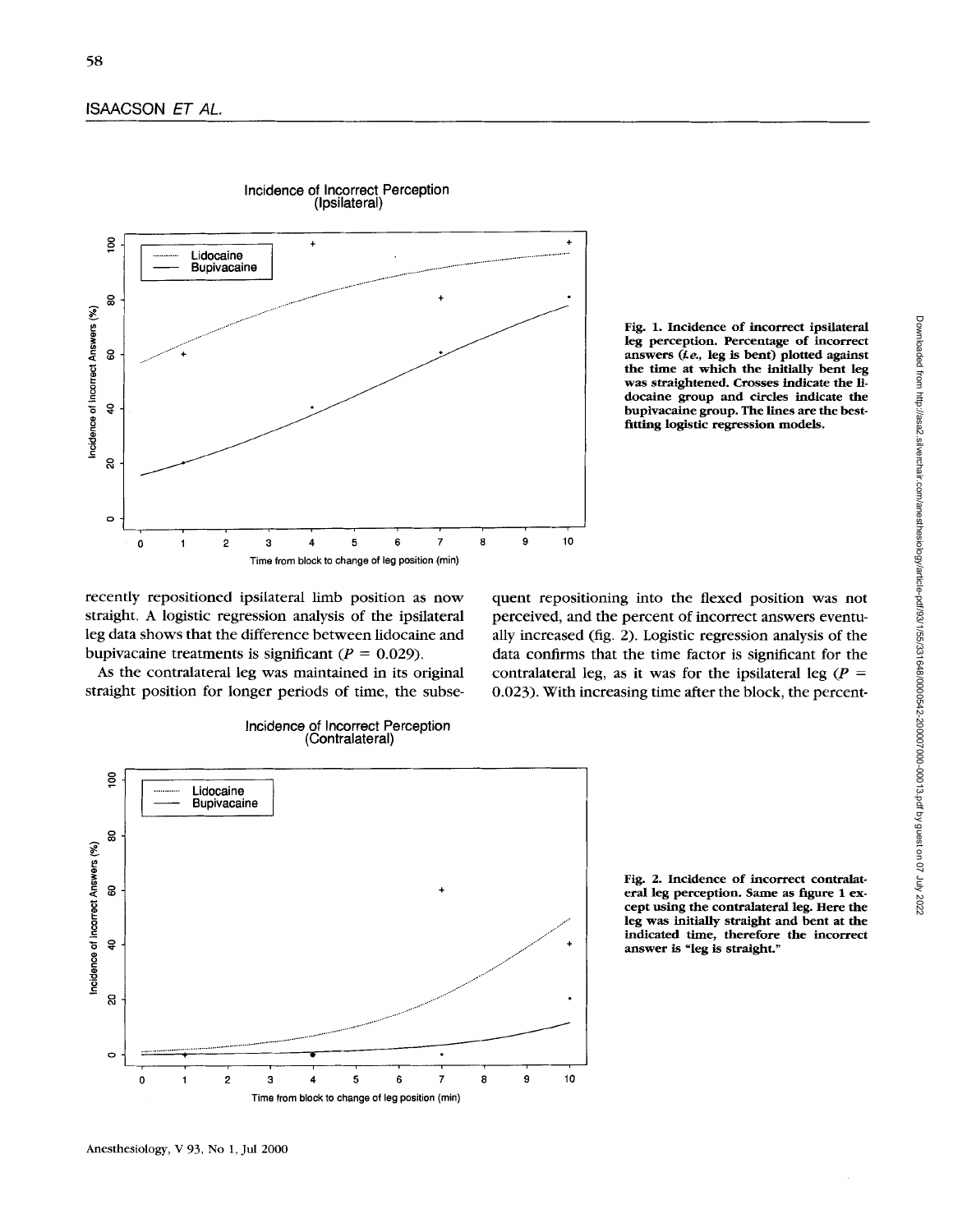**Table 2. A 2-X-2 Contingency Table of Ipsilateral and Contralateral Leg Perception** 

|                 |                      | Contralateral Leg     |                         |
|-----------------|----------------------|-----------------------|-------------------------|
|                 |                      | Correct<br>Perception | Incorrect<br>Perception |
| Ipsilateral leg | Correct perception   | 12                    |                         |
|                 | Incorrect perception | 22                    | b                       |

age of incorrect answers after limb repositioning increased. A straight extremity during fixation of the block was perceived as such even after subsequent repositioning during the block. This data indicates that the straight leg position can be imprinted on proprioceptive mem*ory.* Incorrect perception of leg position was again delayed with bupivacaine in the contralateral leg and only appeared to trend toward significant difference from lidocaine with increasing time  $(P = 0.151)$ .

The McNemar statistic for a **2-X-2** contingency table (table 2), testing proportions of all assessments is 19.14  $(P = 0.0001)$ . This strongly confirms the observation that the ipsilateral originally flexed and dominant limb has a significantly higher incidence of incorrect answers compared with the contralateral originally extended nondominant limb. This occurs with both lidocaine and bupivacaine local anesthetics.

The supplemental study group was matched to the 4-min time and lidocaine treatment subgroup of the primary study to evaluate the influence of dominance *versus* limb position on the difference between the ipsilateral and contralateral legs. The original 4-min lidocaine time and treatment subgroup expressed a 100% incidence of incorrect or phantom limb perceptions for the ipsilateral originally flexed, or dominant, limb compared with a 0% incidence for the contralateral originally extended, or nondominant, limb (figs. 1 and 2). The supplemental 4-min lidocaine patient population demonstrated no significant demographic differences compared with the original 4-min lidocaine population. In the supplemental 4-min lidocaine subgroup, a complementary 100% incidence of incorrect or phantom perception was observed in the originally flexed but now nondominant limb, whereas a 0% incidence of incorrect limb perception in the originally extended but now dominant limb was observed. Fisher exact analysis of a **2-X-2** contingency set comparing dominance and nondominance while keeping limb position sequencing constant shows no statistically significant difference  $(P =$ 1.0). A **2-X-2** contingency set analysis comparing limb

position sequencing while controlling for dominance shows the flexed first leg position has a statistically greater incidence of incorrect or phantom perceptions compared with the extended first leg  $(P = 0.0079)$ .

#### **Discussion**

The neural origin underlying phantom sensations associated with regional anesthesia was reported by Bromage and Melzack<sup>1</sup> as a fixed, slightly flexed, universal "body schema" that is nearly identical in all patients following block of afferent stimulation. This model is not consistent with recent concepts of neuroplasticity, nor with earlier observations suggesting that phantom sensations during regional anesthesia might be dependent on limb position prior to block onset.<sup>5</sup> If limb proprioception following deafferentation is based on a neuroplastic imprinting, or memory, the position of the limb prior to onset of block should be retained regardless of what new positions the limb is placed in throughout the duration of the block.

In the ipsilateral leg, the use of bupivacaine, which is slower in onset *versus* lidocaine, revealed the graduaI influence of time on the ability to perceive position changes. A majority of patients whose ipsilateral limb was repositioned from flexed to straight at 4 min or less had insufficient bupivacaine block fixation to interfere with their proprioceptive perceptions. These patients correctly perceived the limb position change and reported their limb as straight when questioned at 10 min. The straight limb position was the last position perceived by the central nervous system before fixation of the block occurred in the subsequent time period.

In the contralateral limb, patients whose extremity was positioned straight for the duration of block fixation and subsequently moved into the flexed position, increasingly perceived their extremity also as straight, especially with the quicker onset of lidocaine. When perceived and actual limb position coincide with the expected position, we should not assume that a phantom could not exist in that position. It can be hypothesized that such perceptions of straight, or normal, may have led to a bias that may have precluded detection of straight extremity phantoms by earlier investigators. Our observations support the dynamic, neuroplastic concept that the last position perceived by the central nervous system before fixation of regional anesthesia block be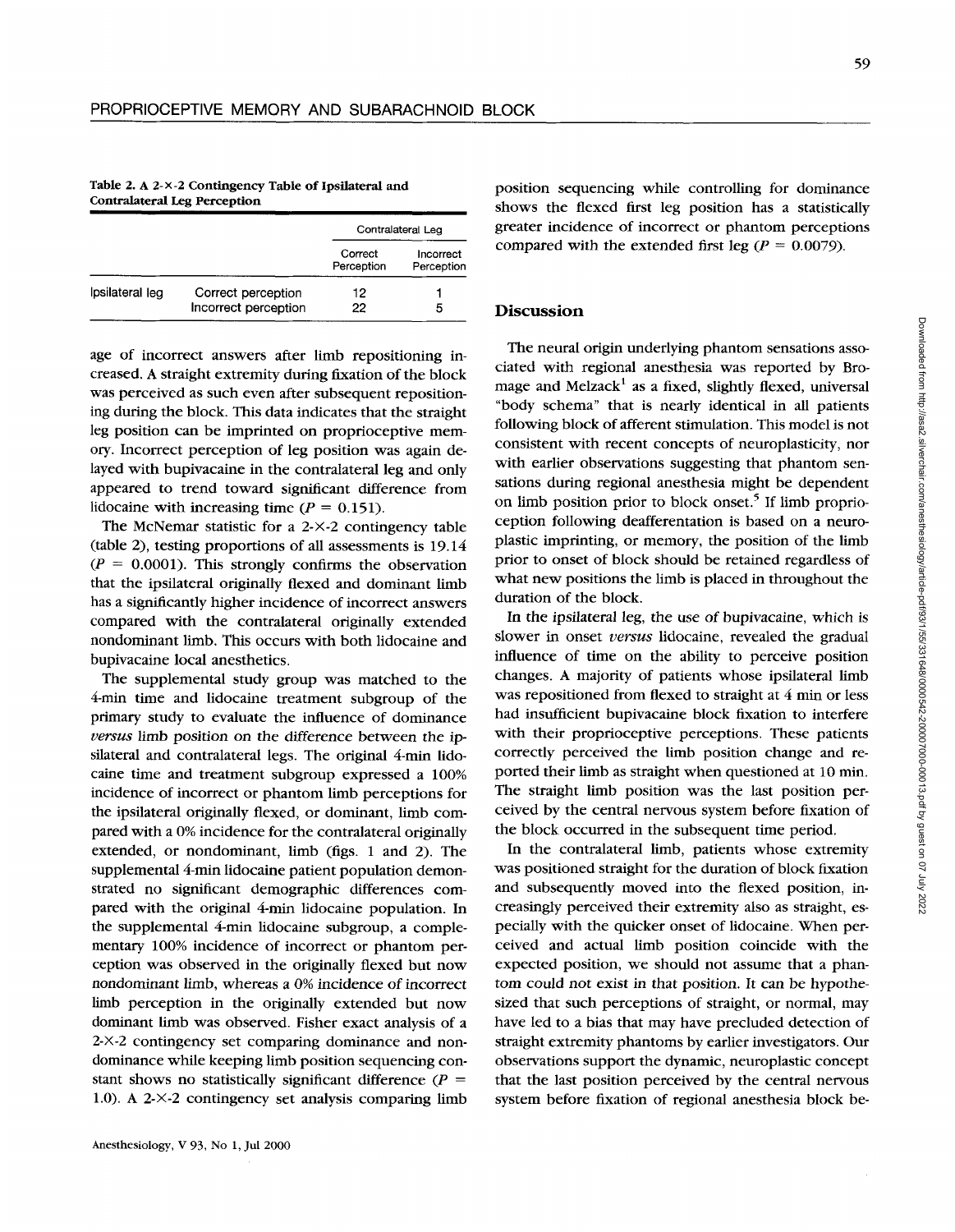comes the imprinted, proprioceptive memory that can alter any existing fixed, universal "body schema. "'

The contralateral leg was used to reverse the order of positioning *so* leg position would be changed from straight to bent, with each patient serving as his or her own control. We expected to mirror the results of the ipsilateral leg. The noticeable rightward shift or delay in the incidence of incorrect answers *versus* time for the contralateral leg compared with the ipsilateral leg was not expected (figs. 1 and 2). The ipsilateral originally flexed leg appears more likely to have a local anestheticinduced "phantom" or incorrect perception of the subsequent straight position. One can speculate that this difference occurs because of the existence of an underlying universal foundation of proprioceptive memory imprinting of the flexed position, as proposed by Bromage and Melzack.<sup>1</sup> However, as noted previously, a majority of subjects that received bupivacaine and had the ipsilateral limb repositioned to straight within 4 min correctly perceived their ipsilateral limb as straight when questioned at 10 min.

Supplemental evaluation of the confounding influence of limb position *versus* limb dominance in accounting for the observed difference in incidence of incorrect or phantom perceptions between the ipsilateral and contralateral limbs show that this difference is dependent on initial limb positioning. The limb first positioned in the flexed position has a higher incidence of phantom perception. It appears that the flexed limb either imprints its position more intensely or is more susceptible to local anesthetic blockade and therefore not as capable of registering subsequent limb position changes.

Skoglund' reported that the greatest numbers of joint receptor sensory endings are active when the knee is at maximal extension. More recent reports suggest that maximum afferent activity may occur in flexion in some animals and in extension in others.<sup>7</sup> It has been suggested that joint receptors probably play no more than a supportive or duplicative role to muscle and cutaneous sensors,<sup>8</sup> and in humans, cutaneous afferents are used by the nervous system to prevent ambiguity in the perception of joint angle.<sup>9</sup> Pressure on the soles of subjects'  $f$ eet<sup>10</sup> while in the bent position or cutaneous stimulation from the examiners hand holding the leg in the bent position may act as sensory cues and contribute to increased afferent stimulation and imprinting of position. A position change from straight to bent would penetrate through a partial local anesthetic block, decreasing or delaying the incidence of incorrect perception at any given time point relative to the onset of local anesthetic blockade. The first flexed joint and associated sensory cues may transmit more afferent information and definitive position imprinting *so* that it is less responsive to subsequent, less intense, extended position stimulus in the presence of a developing local anesthetic block. The higher local anesthetic affinity for inactivated  $Na<sup>+</sup>$  channels that have been stimulated (phasic block) *versus*  resting (tonic block) channels $^{11,12}$  may complement and magnify any difference in joint position afferent imprinting on proprioceptive memory.

Although we propose that the neuroplastic changes underlying proprioceptive memory occur within the spinal cord, the actual memory loci could be spinal, supraspinal, or both. Using the current understanding of central sensitization and long-term potentiation, afferent input must be transmitted across a synapse for "memory" to be established.<sup>2,13,14</sup> Intrathecal administration of local anesthetics should block the afferent action potentials originating in peripheral nerves from reaching synapses within the dorsal horn of the spinal cord, thereby preventing the formation of a memory or imprinting at spinal or supraspinal levels.

The phantom phenomenon, including nonpainful phantom sensation, is seen in *60-80%* of patients following amputation. $15,16$  Phantom sensation often includes altered or incorrect proprioception of length, mass, position, or movement of the deafferented limb. Phantom limb position after local anesthetic deafferentation and the clinically significant postamputation phantom sensation may be hypothesized as sharing fundamentally similar mechanisms. If partial deafferentation leads to disinhibition of secondary spinal cord neurons, addition of adjuvant drugs known to potentiate spinal inhibition *(e.g.,* baclofen, benzodiazepines) at the time of local anesthetic administration should restore inhibition and attenuate the development of phantom sensation.

The development of phantom sensation after local anesthetic subarachnoid block corresponds to the time course of limb repositioning relative to the onset of sensory blockade development. A phantom sensation of extended leg position clearly exists, indicating that flexible, dynamic neuroplastic processes influence proprioceptive memory imprinting. Limb position prior to the onset of local anesthetic blockade may have a more prominent role than previously appreciated in influencing the incidence of phantom limb perception and may explain the flexed phantom limb perception commonly observed with regional anesthesia. Future research